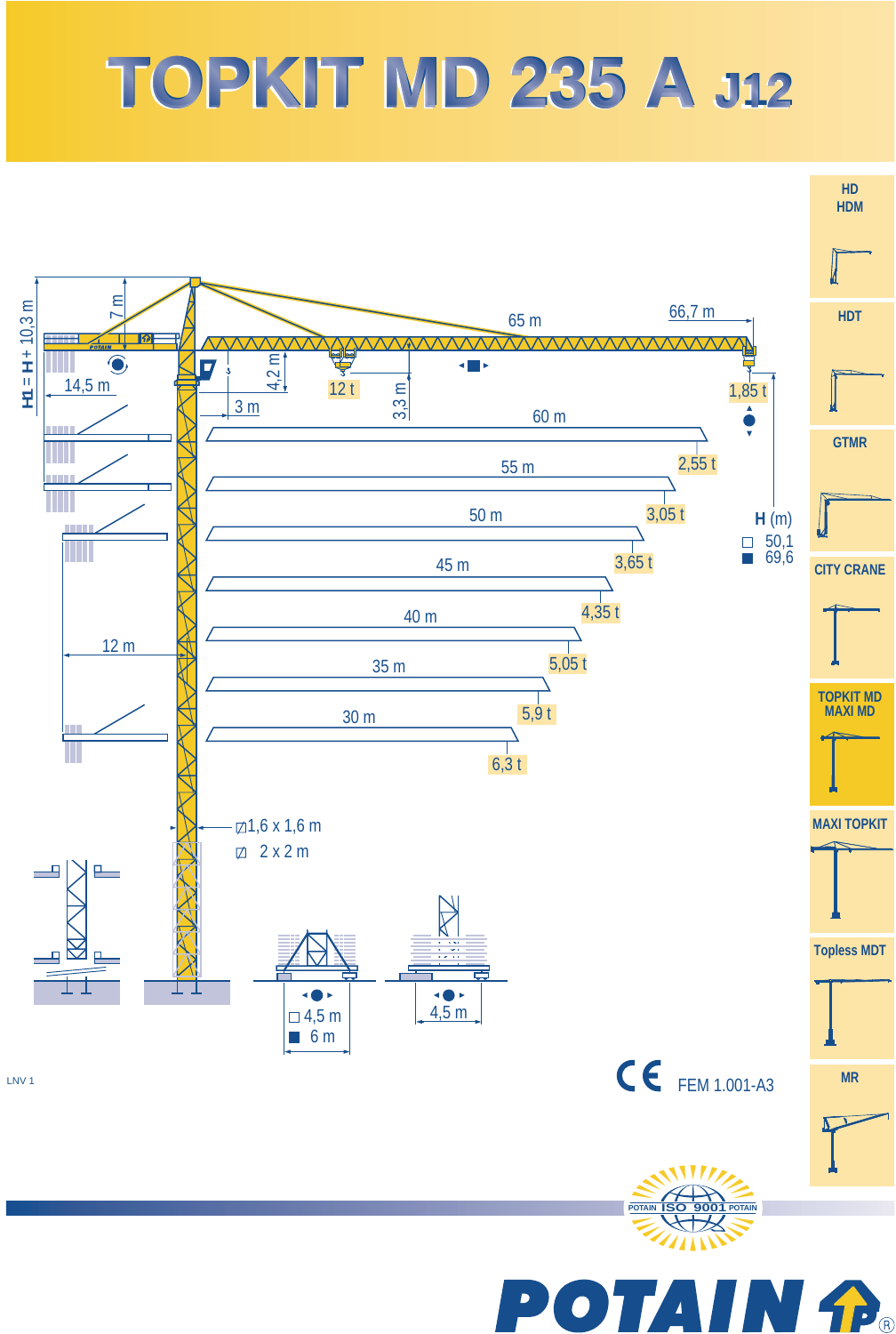

**TOPKIT MD 235 A J12**

**POTAIN P.**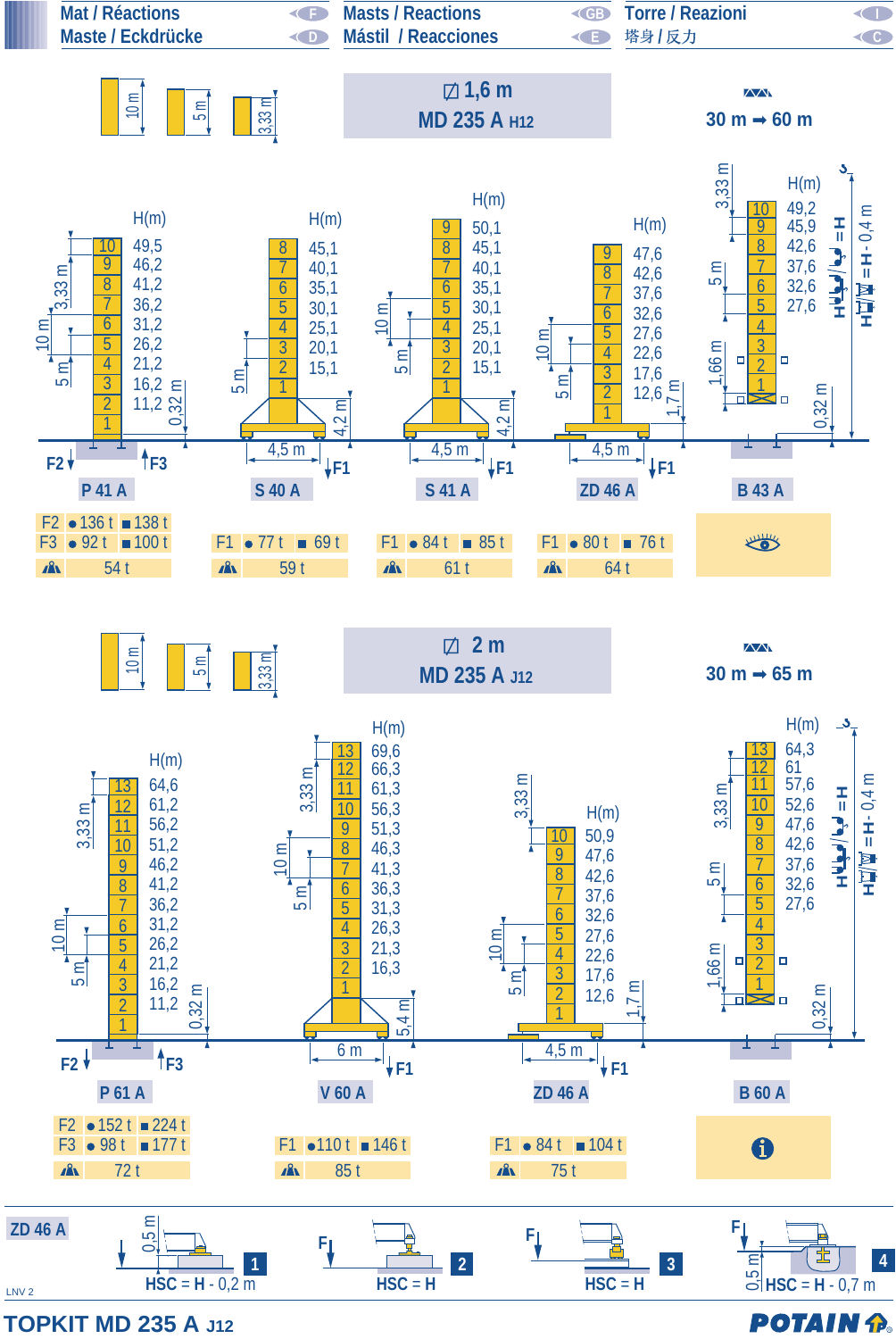|                                              | <b>Courbes de charges</b><br>G |                       |                                                                                  |                       |           |                                                           |                 |                  | <b>Load diagrams</b><br><b>KGB</b><br>Curvas de cargas |                    |                                                                                                                                                   |                                 |                |      |                                |                |                      | Curve di carico |                                                                                           |           |                         |                               |           |          | O                          |                              |
|----------------------------------------------|--------------------------------|-----------------------|----------------------------------------------------------------------------------|-----------------------|-----------|-----------------------------------------------------------|-----------------|------------------|--------------------------------------------------------|--------------------|---------------------------------------------------------------------------------------------------------------------------------------------------|---------------------------------|----------------|------|--------------------------------|----------------|----------------------|-----------------|-------------------------------------------------------------------------------------------|-----------|-------------------------|-------------------------------|-----------|----------|----------------------------|------------------------------|
|                                              |                                |                       | <b>Lastkurven</b>                                                                |                       |           |                                                           |                 |                  | O                                                      |                    |                                                                                                                                                   |                                 |                |      |                                |                | <b>KED</b>           |                 | 负荷曲线                                                                                      |           |                         |                               |           |          |                            | $\left\langle \right\rangle$ |
| 65 <sub>m</sub>                              |                                |                       | $-13,3$ 15                                                                       |                       |           |                                                           |                 | الملجا حسيب لحيا |                                                        |                    |                                                                                                                                                   |                                 |                |      |                                |                |                      |                 |                                                                                           |           |                         |                               |           |          |                            |                              |
| $\overline{\triangle\triangle}$              | 3                              |                       |                                                                                  |                       | 17        | 20                                                        |                 | 22 23,3 25,8 27  |                                                        |                    | 30<br>$12$   $10,4$   $8,9$   $7,3$   $6,5$   $6$   $6$   $5,7$   $5$   $4,7$                                                                     | 32                              | 35             | 37   | 40<br>$4,2$ $3,9$ $3,5$        | 42<br>3,3      | 45<br>$\overline{3}$ | 47<br>2,9       | 50<br>2,7                                                                                 | 52<br>2,5 | 55<br>2,3               | 57<br>2,2                     | 60<br>2,1 | 62       | 65 m<br>$2 \, 1,85 \, t$   |                              |
|                                              |                                |                       |                                                                                  |                       |           |                                                           |                 |                  |                                                        | الملجعا حسب لحيا   |                                                                                                                                                   |                                 |                |      |                                |                |                      |                 |                                                                                           |           |                         |                               |           |          |                            |                              |
| 60 m<br>$\overline{\wedge}\wedge$            | 3                              |                       |                                                                                  | 15,4 17               |           | 20<br>$12$ $10,6$ 8,7 7,8 6,6 6 6                         | 22              |                  |                                                        | 25 27 29,9 30      |                                                                                                                                                   | 32                              | 35             | 37   | 40                             | 42             | 45                   | 47              | 50                                                                                        | 52        | 55                      | 57                            | 60 m      |          |                            |                              |
|                                              |                                |                       |                                                                                  |                       |           |                                                           |                 |                  |                                                        |                    | 6 <sup>1</sup><br>الملجا حسيب لحيا                                                                                                                | 5,6                             | 5 <sup>5</sup> | 4,7  | 4,3                            | $\overline{4}$ | 3,7                  |                 | $3,5$ $3,2$                                                                               | 3,1       |                         | $2,9$ 2,7 2,55 t              |           |          |                            |                              |
| 55 m                                         | 3                              |                       |                                                                                  |                       | $16,2$ 17 | 20                                                        | 22              | 25               |                                                        |                    | $27^{6}$ 28,4 31,5                                                                                                                                | 32                              | 35             | 37   | 40                             | 42             | 45                   | 47              | 50                                                                                        | 52        | 55 m                    |                               |           |          |                            |                              |
| $\sqrt{N}$                                   |                                |                       |                                                                                  |                       |           |                                                           |                 |                  |                                                        |                    | $12$   $11,3$   $9,3$   $8,3$   $7,1$   $6,4$   $6$   $6$   $5,9$                                                                                 |                                 |                |      | $5,3$ $5$ $4,5$ $4,3$ $3,9$    |                |                      |                 | $3,7$ $3,4$ $3,3$ $3,05$ t                                                                |           |                         |                               |           |          |                            |                              |
| 50 <sub>m</sub>                              | 3                              |                       |                                                                                  | $16.9$ 17             |           | 20                                                        | 22              | 25               |                                                        | 27 29,8 33         | الملجا حسيب لحيا                                                                                                                                  | 35                              | 37             | 40   | 42                             | 45             | 47                   | 50 m            |                                                                                           |           |                         |                               |           |          |                            |                              |
| $\sqrt{N}$                                   |                                |                       |                                                                                  |                       |           | $12$ $11,9$ $9,8$ $8,7$ $7,5$ $6,8$                       |                 |                  |                                                        | $6\overline{6}$    | 6                                                                                                                                                 |                                 |                |      | 5,6 5,2 4,8 4,5 4,2 3,9 3,65 t |                |                      |                 |                                                                                           |           |                         |                               |           |          |                            |                              |
| 45 m                                         | 3                              |                       |                                                                                  |                       | $17,6$ 20 |                                                           | 22 25           |                  | 27                                                     | 30                 | الملجا حسيب لحيا<br>31                                                                                                                            |                                 |                |      |                                |                |                      |                 |                                                                                           |           |                         |                               |           |          |                            |                              |
| $\overline{\wedge}\wedge$                    |                                |                       |                                                                                  |                       |           | $12$ $10,3$ $9,2$ $7,8$ $7,1$ $6,2$ 6                     |                 |                  |                                                        |                    |                                                                                                                                                   | 34,3 37<br>$6 \quad 5,5$        |                | 40   | $5$ 4,7 4,35 t                 | 42 45 m        |                      |                 |                                                                                           |           |                         |                               |           |          |                            |                              |
|                                              |                                |                       |                                                                                  |                       |           |                                                           |                 |                  |                                                        |                    | الملحة حسيدها                                                                                                                                     |                                 |                |      |                                |                |                      |                 |                                                                                           |           |                         |                               |           |          |                            |                              |
| 40 m<br>$\sqrt{2}$                           | 3                              |                       |                                                                                  |                       |           | 17,6 20 22 25                                             |                 |                  | 27                                                     |                    | 30 31,2 34,5 37<br>12 10,4 9,2 7,9 7,2 6,3 6 6 5,5 5,05 t                                                                                         |                                 |                | 40 m |                                |                |                      |                 |                                                                                           | لهطله     |                         | اما                           |           |          |                            |                              |
|                                              |                                |                       |                                                                                  |                       |           |                                                           |                 |                  |                                                        |                    | الملحة وسيدادها                                                                                                                                   |                                 |                |      |                                |                |                      |                 | 12                                                                                        |           |                         |                               |           |          |                            |                              |
| 35 <sub>m</sub>                              | 3                              |                       |                                                                                  |                       | 17,6 20   |                                                           | 22 25           |                  | 27                                                     |                    | 30 31,2 34,5 35 m                                                                                                                                 |                                 |                |      |                                |                |                      |                 | 6                                                                                         |           |                         |                               |           | $-0,75t$ |                            |                              |
| $\overline{\wedge}\wedge$                    |                                |                       |                                                                                  |                       |           |                                                           |                 |                  |                                                        |                    | 12 10,4 9,2 7,9 7,2 6,3 6 6 5,9 t                                                                                                                 |                                 |                |      |                                |                |                      |                 |                                                                                           |           |                         |                               |           | -(m)     |                            |                              |
| 30 <sub>m</sub><br>$\overline{\wedge}\wedge$ | 3                              | $\blacktriangleright$ |                                                                                  |                       |           | 17,6 20 22 25<br>12 10,4 9,2 7,9 7,2 6,3 t                |                 |                  | 27                                                     | 30 m               |                                                                                                                                                   |                                 |                |      |                                |                |                      |                 |                                                                                           |           |                         | $= 0.75 t$                    |           |          |                            |                              |
|                                              |                                |                       |                                                                                  |                       |           |                                                           |                 |                  |                                                        |                    |                                                                                                                                                   |                                 |                |      |                                |                |                      |                 |                                                                                           |           |                         |                               |           |          |                            |                              |
| 65 <sub>m</sub>                              |                                |                       | $2.5 \rightarrow 13.3$ 15                                                        |                       | 17        | 20                                                        |                 | 22 23,4 24       | W←∟→µ                                                  | 27                 | 30 <sup>°</sup>                                                                                                                                   | 32                              | 35             | 37   | 40                             | 42             | 45                   | 47              | 50                                                                                        | 52        | 55                      | 57                            | 60        | 62       | 65 m                       |                              |
| $\sqrt{2}$                                   |                                |                       |                                                                                  | $12 \mid 10,4 \mid 9$ |           | $\vert 7,3 \vert$                                         | 6,5             | $6\overline{6}$  | $\overline{6}$                                         |                    | $5,2$ 4,5 4,1                                                                                                                                     |                                 |                |      |                                |                |                      |                 | $3,6$ $3,4$ $3$ $2,8$ $2,5$ $2,3$ $2,1$                                                   |           |                         |                               |           |          | $2$ 1,8 1,7 1,5 1,43 1,3 t |                              |
|                                              |                                |                       |                                                                                  |                       |           |                                                           |                 |                  |                                                        | <b>W←→H</b>        |                                                                                                                                                   |                                 |                |      |                                |                |                      |                 |                                                                                           |           |                         |                               |           |          |                            |                              |
| 60 <sub>m</sub><br>$\sqrt{N}$                | $2,5 \rightarrow$              |                       |                                                                                  | 15,5 17               |           | 20                                                        | 22              |                  |                                                        | $25$ $27,5$ $28,2$ | 30<br>$12 \quad 10,8 \quad 8,9 \quad 7,9 \quad 6,8 \quad 6 \quad 6 \quad 5,5 \quad 5,1 \quad 4,6 \quad 4,2 \quad 3,8 \quad 3,6 \quad 3,2 \quad 3$ | 32                              | 35             | 37   | 40                             | 42             | 45                   | 47              | 50                                                                                        | 52        | 55                      | 57<br>$2,8$ 2,6 2,4 2,3 2,1 t | 60 m      |          |                            |                              |
|                                              |                                |                       |                                                                                  |                       |           |                                                           |                 |                  |                                                        |                    | W←→H                                                                                                                                              |                                 |                |      |                                |                |                      |                 |                                                                                           |           |                         |                               |           |          |                            |                              |
| 55 <sub>m</sub><br>$\overline{\wedge}$       | $2,5 \rightarrow$              |                       |                                                                                  | $16,3$ 17             |           | 20                                                        | 22              | 25               |                                                        |                    | 27 28,9 29,6<br>$12$ $11,4$ 9,4 8,4 7,2 6,5 6 6 5,4 4,9 4,5 4,1 3,8 3,5 3,3 3                                                                     |                                 | 32 35          | 37   | 40                             | 42             | 45                   | 47              | 50                                                                                        | 52        | 55 m<br>$2,8$ 2,6 t     |                               |           |          |                            |                              |
|                                              |                                |                       |                                                                                  |                       |           |                                                           |                 |                  |                                                        |                    | $\P \leftarrow \rightarrow \blacksquare$                                                                                                          |                                 |                |      |                                |                |                      |                 |                                                                                           |           |                         |                               |           |          |                            |                              |
| 50 <sub>m</sub><br><b>AAN</b>                | $2,5 \rightarrow$              |                       |                                                                                  |                       | 17,1      | 20<br>$12 \quad 9.9$                                      | 22<br>$8,9$ 7.6 | 25               |                                                        | 27 30,2            | 31                                                                                                                                                | 32                              | 35             | 37   | 40                             | 42             | 45                   | 41              | $50 \text{ m}$                                                                            |           |                         |                               |           |          |                            |                              |
|                                              |                                |                       |                                                                                  |                       |           |                                                           |                 |                  | $6,9$ 6                                                |                    | 6<br>™ ←                                                                                                                                          | 5,8<br>$\overline{\phantom{a}}$ | 5,2            | 4,8  | 4,3                            | 4,1            | 3,7                  | 3,5             | $3,2$ t                                                                                   |           |                         |                               |           |          |                            |                              |
| 45 m                                         | $2,5 \rightarrow$              |                       |                                                                                  |                       | $17,7$ 20 |                                                           | 22              | 25               | 27                                                     | 30 <sup>°</sup>    | $31,4$ $32,2$                                                                                                                                     |                                 | 35             | 37   | 40                             | 42             | 45 m                 |                 |                                                                                           |           |                         |                               |           |          |                            |                              |
| $\overline{\triangle\triangle}$              |                                |                       |                                                                                  |                       |           | $12 \quad 10,4 \quad 9,3$                                 |                 | 8                |                                                        | $7,2$ 6,4          | $\mathfrak b$<br>M                                                                                                                                | $\overline{6}$                  | 5,4            | 5    | 4,6                            | 4,3            | $3,9$ t              |                 |                                                                                           |           |                         |                               |           |          |                            |                              |
| 40 m                                         | $2,5 \rightarrow$              |                       |                                                                                  |                       | 17,8      | 20                                                        | 22              | 25               | 27                                                     | 30                 |                                                                                                                                                   | -¤<br>$31,6$ $32,4$             | 35             | 37   | 40                             | m              |                      |                 |                                                                                           | (ť        | $\overline{\mathbb{M}}$ | Ţ                             |           |          |                            |                              |
| $\sqrt{N}$                                   |                                |                       |                                                                                  |                       |           | $12 \quad 10,5 \quad 9,4$                                 |                 | 8                |                                                        | $7,3$ 6,4          | $\mathfrak b$                                                                                                                                     | $\boldsymbol{6}$                | 5,5            |      | $5,1$ 4,6 t                    |                |                      |                 |                                                                                           | 12        |                         |                               |           |          |                            |                              |
| 35 m                                         | $2,5 \rightarrow$              |                       |                                                                                  |                       | 17,8      | 20                                                        | 22              | 25               | 27                                                     | 30                 | M<br>31,6                                                                                                                                         | ∽¤<br>32.4                      | 35 m           |      |                                |                |                      |                 |                                                                                           | 6         |                         |                               |           | $-0,18t$ |                            |                              |
| <b>AAN</b>                                   |                                |                       |                                                                                  |                       |           | $12 \quad 10,5 \quad 9,4$                                 |                 | 8                | 7,3                                                    | 6,4                | $\mathfrak b$                                                                                                                                     | $\mathfrak b$                   | $5.5$ t        |      |                                |                |                      |                 |                                                                                           |           |                         |                               |           | -(m)     |                            |                              |
| 30 m                                         | $2,5 \rightarrow$              |                       |                                                                                  |                       | 17,8      | 20                                                        | 22              | 25               | 27                                                     | 30 m               |                                                                                                                                                   |                                 |                |      |                                |                |                      |                 |                                                                                           |           | $=$ $=$                 | $\Box - 0.18t$                |           |          |                            |                              |
| $\overline{N}$<br>LNV <sub>1</sub>           |                                |                       |                                                                                  |                       |           | $12 \begin{array}{ c c c } \hline 10,5 & 9,4 \end{array}$ |                 | 8                | 7,3                                                    | $6,4$ t            |                                                                                                                                                   |                                 |                |      |                                |                |                      |                 |                                                                                           |           |                         |                               |           |          |                            |                              |
| ₩<br>$\bullet$                               |                                |                       | Voir télescopage sur dalles<br>Réactions en service                              |                       |           |                                                           |                 |                  | G                                                      |                    | See climbing crane<br><b>Reactions in service</b>                                                                                                 |                                 |                |      |                                |                | <b>KGB</b>           |                 | Consultare gru in cavedio<br>Reazioni in servizio                                         |           |                         |                               |           |          |                            | <b>CID</b>                   |
| п                                            |                                |                       | Réactions hors service                                                           |                       |           |                                                           |                 |                  |                                                        |                    | Reactions out of service                                                                                                                          |                                 |                |      |                                |                |                      |                 | Reazioni fuori servizio                                                                   |           |                         |                               |           |          |                            |                              |
| $\mathbf{A}$                                 |                                |                       | A vide sans lest (ni train de transport)<br>avec flèche et hauteur maximum.      |                       |           |                                                           |                 |                  |                                                        |                    | Without load, ballast (or transport axles),<br>with maximum jib and maximum height.                                                               |                                 |                |      |                                |                |                      |                 | A vuoto, senza zavorra (ne assali di trasporto)<br>con braccio massimo e altezza massima. |           |                         |                               |           |          |                            |                              |
| $\bf \bm \theta$                             |                                |                       | Nous consulter                                                                   |                       |           |                                                           |                 |                  |                                                        |                    | Consult us                                                                                                                                        |                                 |                |      |                                |                |                      |                 | Consultateci                                                                              |           |                         |                               |           |          |                            |                              |
| ₩                                            |                                |                       | Siehe Kletterkrane im Gebäude                                                    |                       |           |                                                           |                 |                  | O                                                      |                    | Vea grua trepadora                                                                                                                                |                                 |                |      |                                |                | <b>KE</b>            |                 | 见楼板顶升                                                                                     |           |                         |                               |           |          |                            | $\left( 0\right)$            |
| $\bullet$                                    |                                |                       | Reaktionskräfte in Betrieb                                                       |                       |           |                                                           |                 |                  |                                                        |                    | Reacciones en servicio                                                                                                                            |                                 |                |      |                                |                |                      |                 | 工作状况下的反应                                                                                  |           |                         |                               |           |          |                            |                              |
| п                                            |                                |                       | Reaktionskräfte außer Betrieb                                                    |                       |           |                                                           |                 |                  |                                                        |                    | Reacciones fuera de servicio                                                                                                                      |                                 |                |      |                                |                |                      |                 | 非工作状况下的反应                                                                                 |           |                         |                               |           |          |                            |                              |
| Â                                            |                                |                       | Ohne Last, Ballast (und Transportachse),<br>mit Maximalausleger und Maximalhöhe. |                       |           |                                                           |                 |                  |                                                        |                    | Sin carga, sin lastre, (ni tren de<br>transporte), flecha y altura máxima.                                                                        |                                 |                |      |                                |                |                      |                 | 空载无压重也无运输车<br>有吊臂和最大高度                                                                    |           |                         |                               |           |          |                            |                              |
| $\bf \bm \theta$                             | <b>Auf Anfrage</b>             |                       |                                                                                  |                       |           |                                                           |                 |                  |                                                        |                    | Consultarnos                                                                                                                                      |                                 |                |      |                                |                |                      |                 | 请向我方咨询                                                                                    |           |                         |                               |           |          |                            |                              |

# **TOPKIT MD 235 A J12**

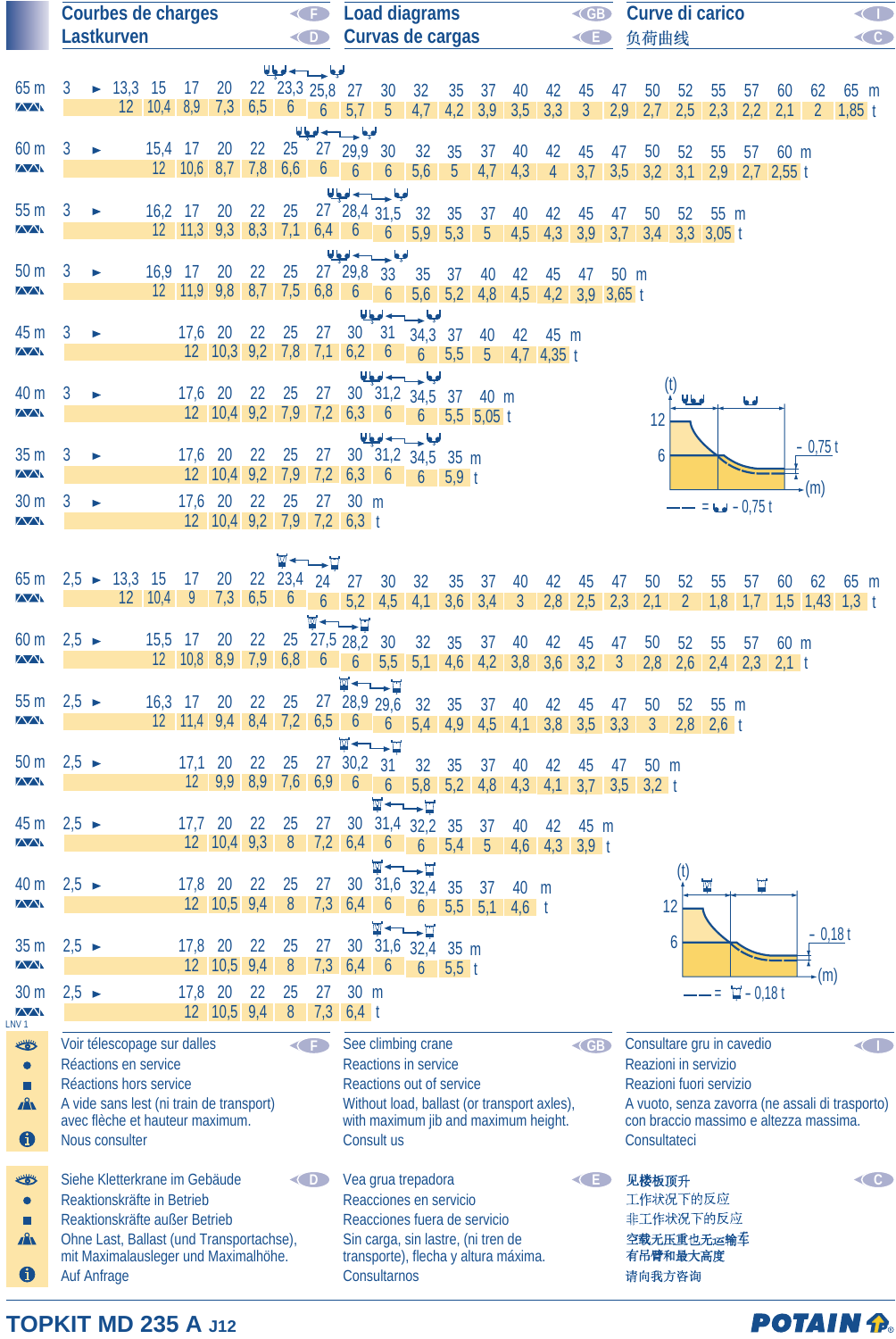

#### **TOPKIT MD 235 A J12**

### **POTAIN P.**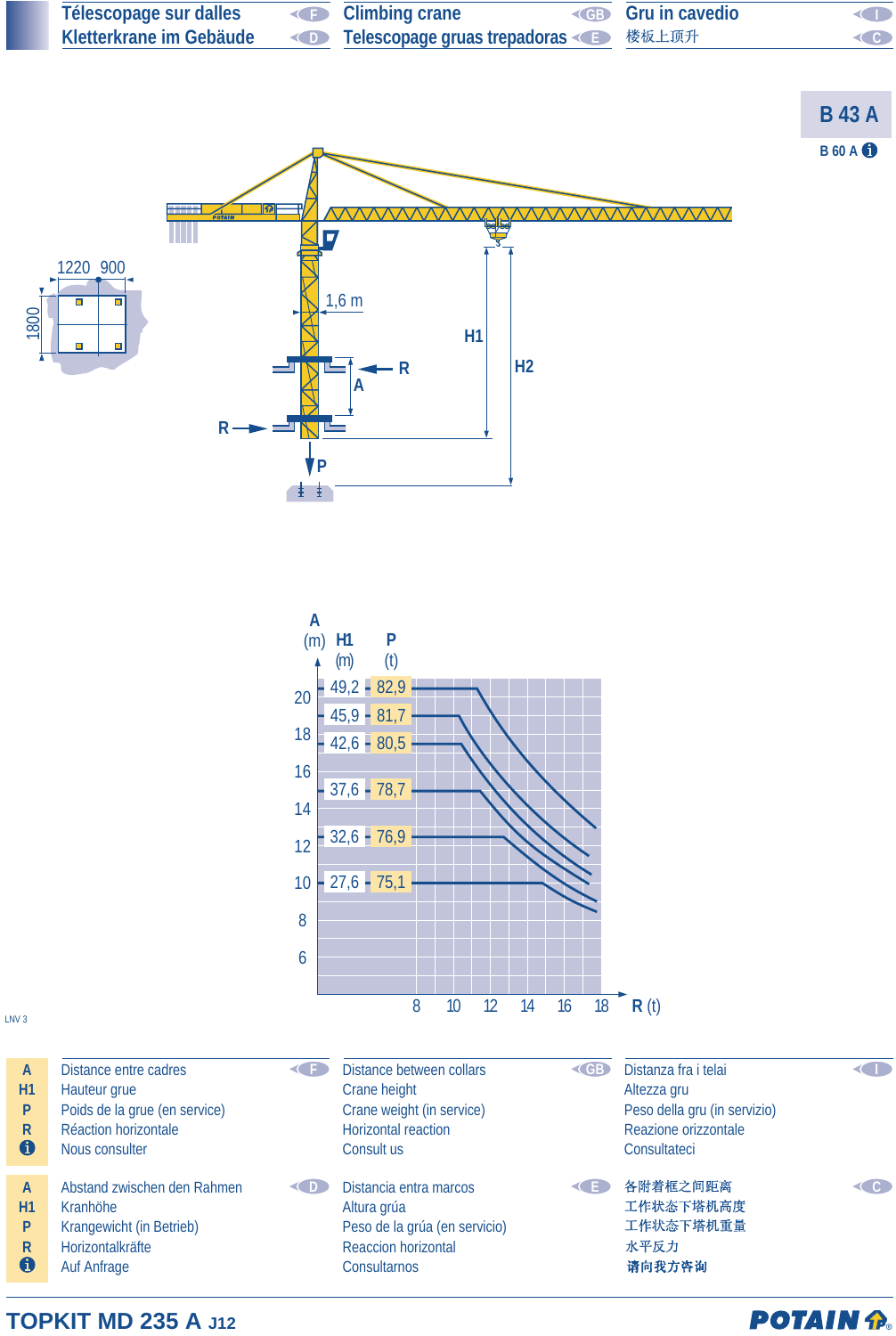| Lest de contre-flèche       | Counter-jib ballast                      | <b>EB</b> Contrappeso | <b>KID</b> |
|-----------------------------|------------------------------------------|-----------------------|------------|
| <b>Gegenauslegerballast</b> | <b>Example 2</b> Lastre de contra flecha | ◆ ● 平衡臂重              | CO         |

|                 |                 | 4 600 - 4 200 - 3 400 - 2 300 kg |  | 4 200 - 700 kg  |            |  |  |  |
|-----------------|-----------------|----------------------------------|--|-----------------|------------|--|--|--|
| $\sqrt{2}$      |                 | $x^2$ (kg)                       |  |                 | $x^2$ (kg) |  |  |  |
| 65 m            | 14,5 m          | 23 600                           |  | 14,5 m          | 23 100     |  |  |  |
| 60 <sub>m</sub> | 14,5 m          | 21 700                           |  | 14,5 m          | 21 700     |  |  |  |
| 55 <sub>m</sub> | 14,5 m          | 20 200                           |  | 14,5 m          | 20 300     |  |  |  |
| 50 <sub>m</sub> | 12 <sub>m</sub> | 23 600                           |  | 12 <sub>m</sub> | 23 800     |  |  |  |
| 45 m            | 12 <sub>m</sub> | 21 700                           |  | 12 <sub>m</sub> | 21 000     |  |  |  |
| 40 m            | 12 <sub>m</sub> | 19 400                           |  | 12 <sub>m</sub> | 18 900     |  |  |  |
| 35 <sub>m</sub> | 12 <sub>m</sub> | 16 800                           |  | 12 <sub>m</sub> | 16 800     |  |  |  |
| 30 <sub>m</sub> | 12 <sub>m</sub> | 14 100                           |  | 12 <sub>m</sub> | 14 000     |  |  |  |

LNV 1

| Lest de base        | <b>Example 3</b> Base ballast   |      | <b>Example 2</b> Zavorra di base | <b>KID</b>                |
|---------------------|---------------------------------|------|----------------------------------|---------------------------|
| <b>Grundballast</b> | <b>Example 2</b> Lastre de base | ◆ 上車 |                                  | $\triangleleft$ $\bullet$ |

|                 | $\boxtimes$ 1,6 m S 40 A $\rightarrow$     | H(m)             | 45,1 | 40,1 | 35,1 | 30,1 | 25,1 | 20,1 | 15,1 |      |      |             |    |      |
|-----------------|--------------------------------------------|------------------|------|------|------|------|------|------|------|------|------|-------------|----|------|
|                 |                                            | $\mathbf{A}$ (t) | 66   | 66   | 66   | 66   | 66   | 66   | 66   |      |      |             |    |      |
|                 | $\boxtimes$ 1,6 m S 41 A $\rightarrow$     | H(m)             | 50,1 | 45,1 | 40,1 | 35,1 | 30,1 | 25,1 | 20,1 | 15,1 |      |             |    |      |
|                 |                                            | $\mathbf{A}$ (t) | 66   | 66   | 66   | 66   | 66   | 66   | 66   | 66   |      |             |    |      |
|                 | $\boxtimes$ 1,6 m ZD 46 A $\bullet\bullet$ | H(m)             | 47,6 | 42,6 | 37,6 | 32,6 | 27,6 | 22,6 | 17,6 | 12,6 |      |             |    |      |
|                 |                                            | $\mathbf{A}$ (t) | 60   | 60   | 60   | 60   | 60   | 60   | 60   | 60   |      |             |    |      |
|                 | $V$ 60 A $\rightarrow$                     | H(m)             | 69,6 | 66,3 | 61,3 | 56,3 | 51,3 | 46,3 | 41,3 | 36,3 | 31,3 | $26,3$ 21,3 |    | 16,3 |
| $\boxtimes$ 2 m |                                            | $\mathbf{A}$ (t) | 132  | 120  | 84   | 72   | 48   | 24   | 24   | 24   | 24   | 24          | 24 | 24   |
|                 | $\boxtimes$ 2 m ZD 46 A $\bullet\bullet$   | H(m)             | 50,9 | 47,6 | 42,6 | 37,6 | 32,6 | 27,6 | 22,6 | 17,6 | 12,6 |             |    |      |
|                 |                                            | $\mathbf{A}$ (t) | 75   | 60   | 60   | 60   | 60   | 60   | 60   | 60   | 60   |             |    |      |

LNV 1